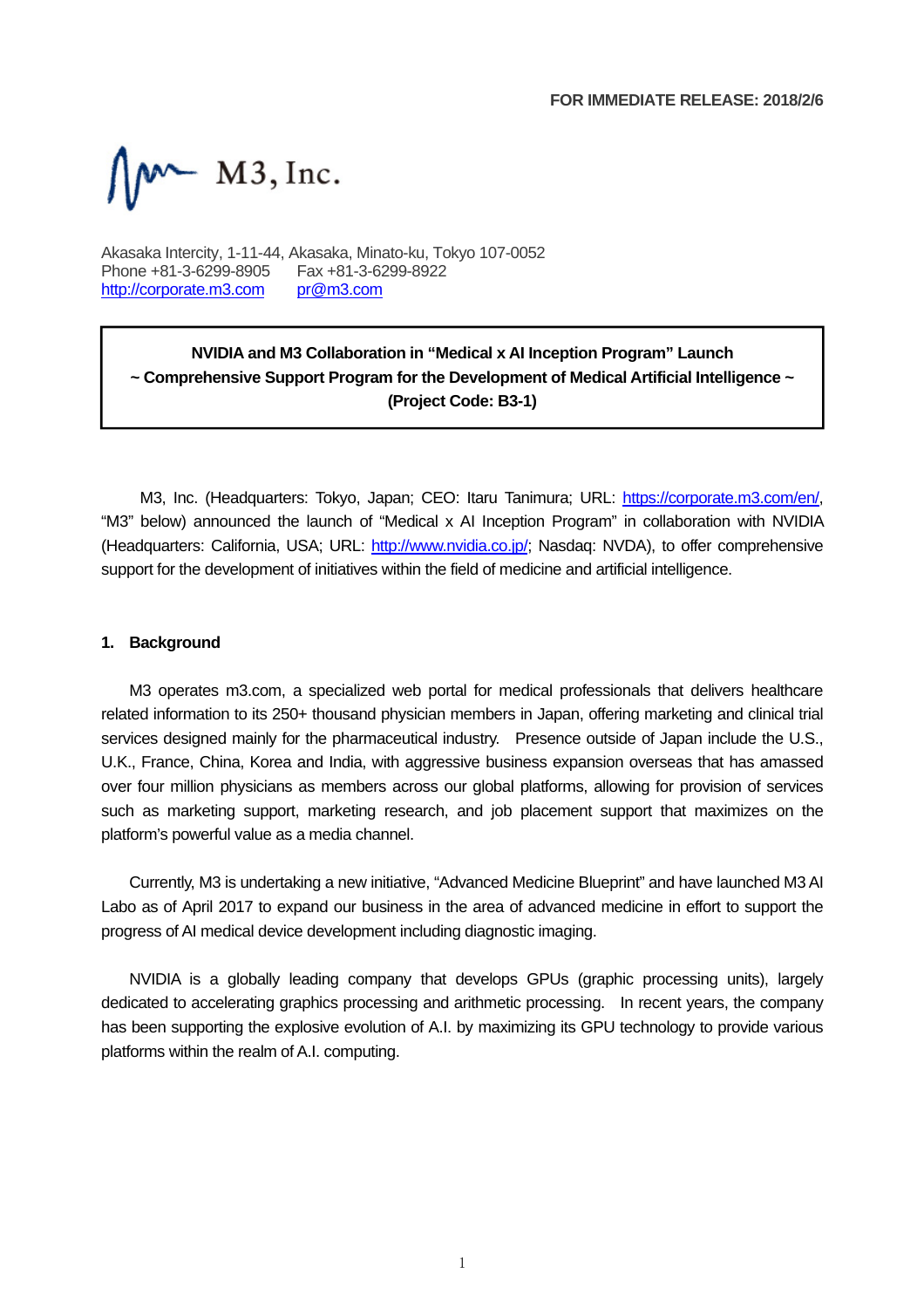This collaboration between M3 and NVIDIA will provide support towards new ventures taking on innovative A.I. initiatives to support doctors, medical institutions and medical specialties endeavoring to incorporate A.I. in finding solutions for clinical challenges. The joint initiative will powerfully propel such projects for rapid provision of breakthrough services and devices in actual clinical practice, and will provide the below services:

- 1. Financial Support: Qualifying projects and companies may receive capital support according to needs, maximizing M3's venture capital investment track record (over 20 investments).
- 2. Introductions: Set up of introductions and meeting opportunities between doctors/medical institutions holding products or services facing clinical issues, with companies developing/offering A.I. technology.
- 3. GPU Utilization Support: Qualifying projects or companies will receive discounted procurement and access to GPU environments, and ability to utilize state of the art information under NVIDIA's Inception program.
- 4. M3 AI Labo Services: Qualifying projects or companies will receive the following M3 AI Labo services at preferred prices:
	- (i) Medical big data collection and teacher data creation support
	- (ii) Clinical study, production/distribution approval application support
	- (iii) Product marketing support
	- (iv) PR support for program or company



■ The World's No.1 **Share GPU maker** 

■Global leader in **Artificial Intelligence** technology development ability

**Platform for Accelerated Deliverv** nf Medicine x A.I. to Clinical Practice

M3. Inc.

■Network of over 4 million physician membersglobally

Group clinical study and development resources and medical site networks

■Business investment expertise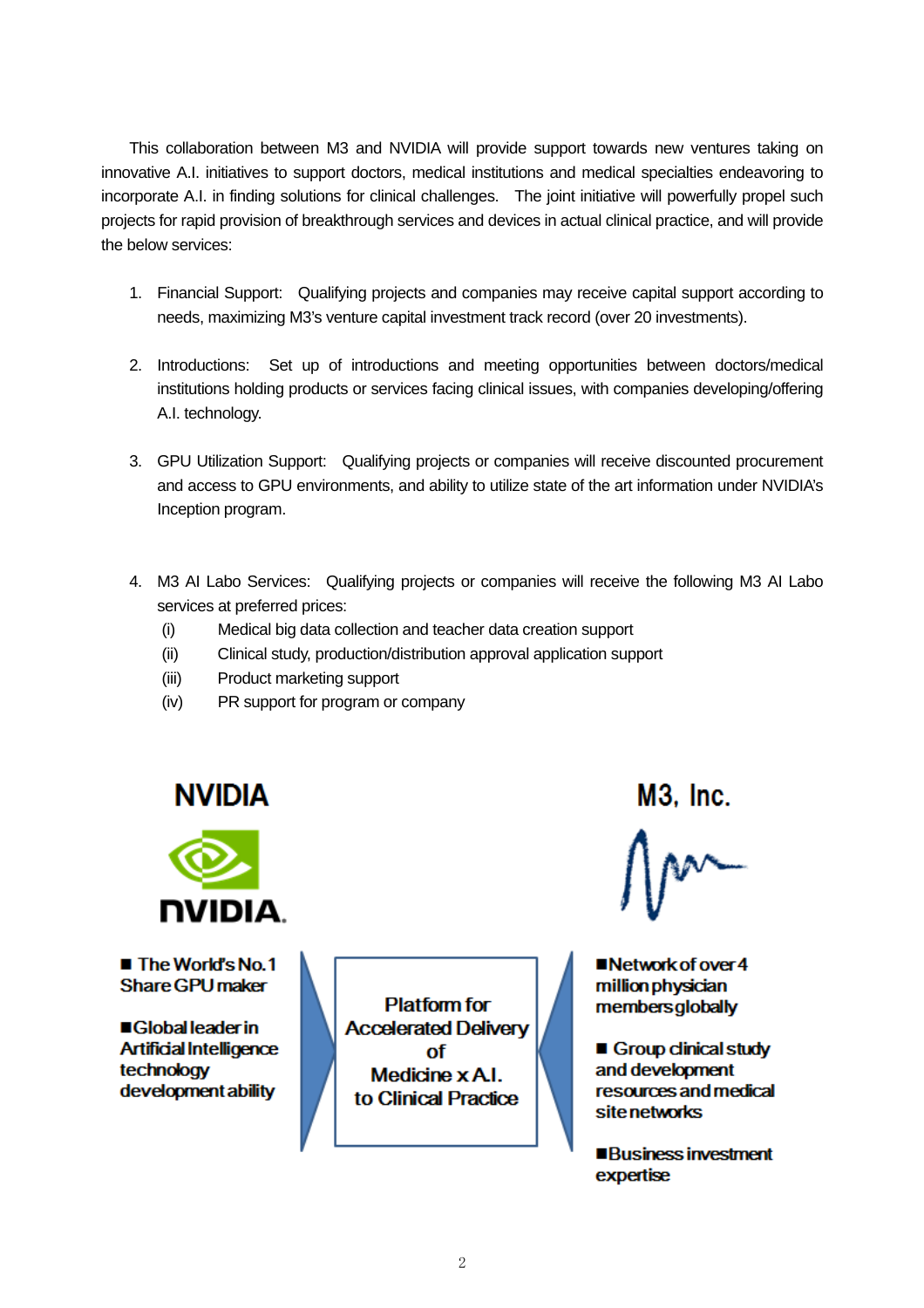## **< M3's Third Growth Driver: Advanced Medicine Blueprint >**

Development of the advanced medicine business is positioned as the third growth driver for M3, following "internet based services" and "e x real operations" drivers. This initiative expands the development area of this third growth driver into the field of regenerative medicine.



## **2. Expected Synergies**

Below are some expected synergies from this collaboration.

(1) Expansion of Investment Horizon

M3 Group has been conducting investments in growth companies within the area of medicine. With this initiative, M3 will expand its investment horizon to cover emerging companies within the Artificial Intelligence space.

(2) Clinical Development Support

M3 Group operates a clinical development platform that maximizes internet efficiencies, starting with Mr. Finder. M3 will provide support such as accelerated patient recruitment for clinical trials that may be conducted by the invested companies.

(3) Marketing Support Towards Doctors

With over 4 million physician members across the M3 Group panel, M3 will support marketing of AI medical equipment towards physicians, by maximizing the platform's media strength.

(4) Overseas Expansion Support

M3's business development expertise will be provided in areas of clinical studies, license grants, and negotiations with global pharmaceutical companies.